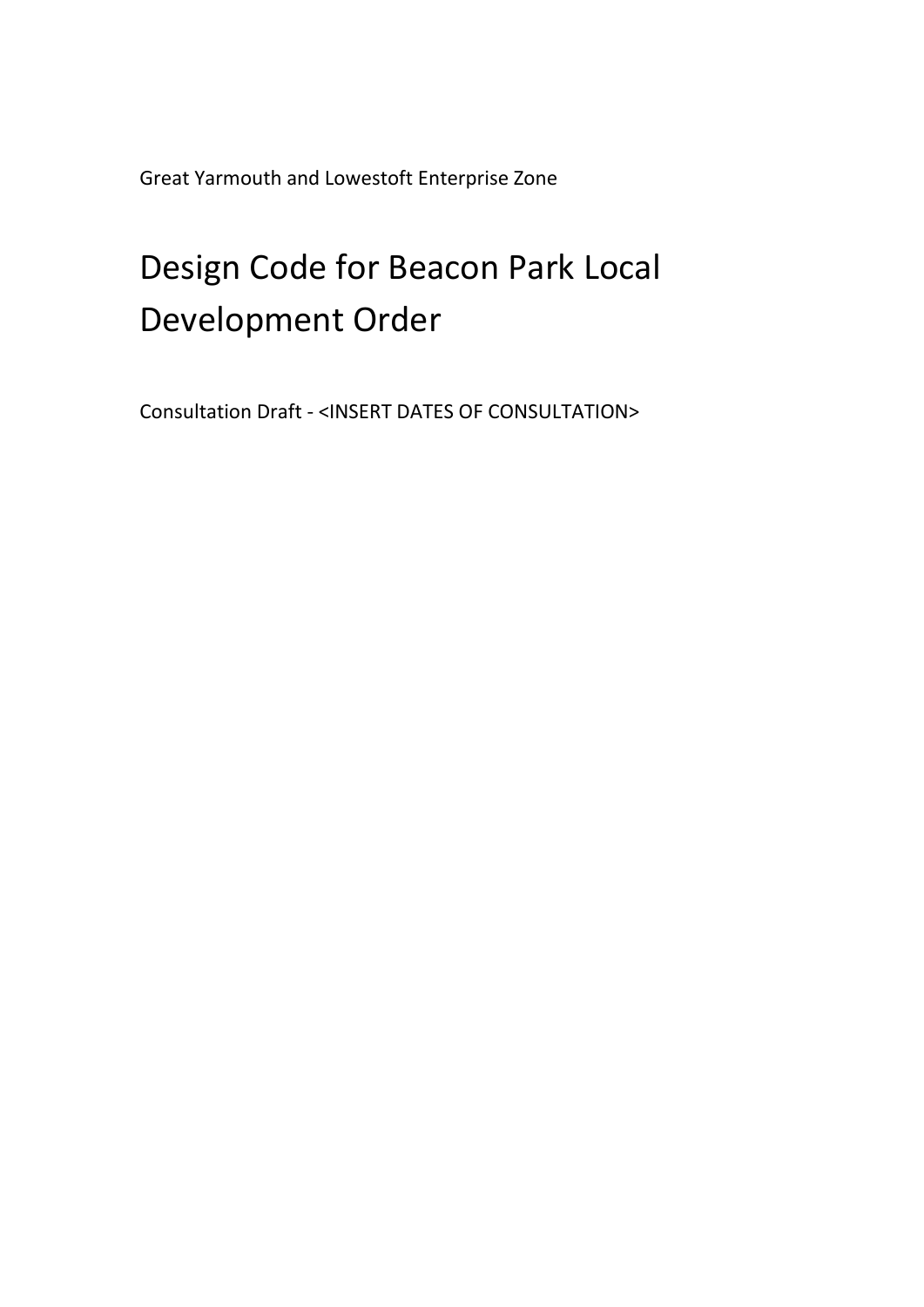## **Contents**

| 1. |  |
|----|--|
| 2. |  |
|    |  |
|    |  |
|    |  |
|    |  |
|    |  |
|    |  |
|    |  |
|    |  |
|    |  |
|    |  |
|    |  |
|    |  |
|    |  |
|    |  |
|    |  |
|    |  |
|    |  |
|    |  |
|    |  |
|    |  |
|    |  |
|    |  |
|    |  |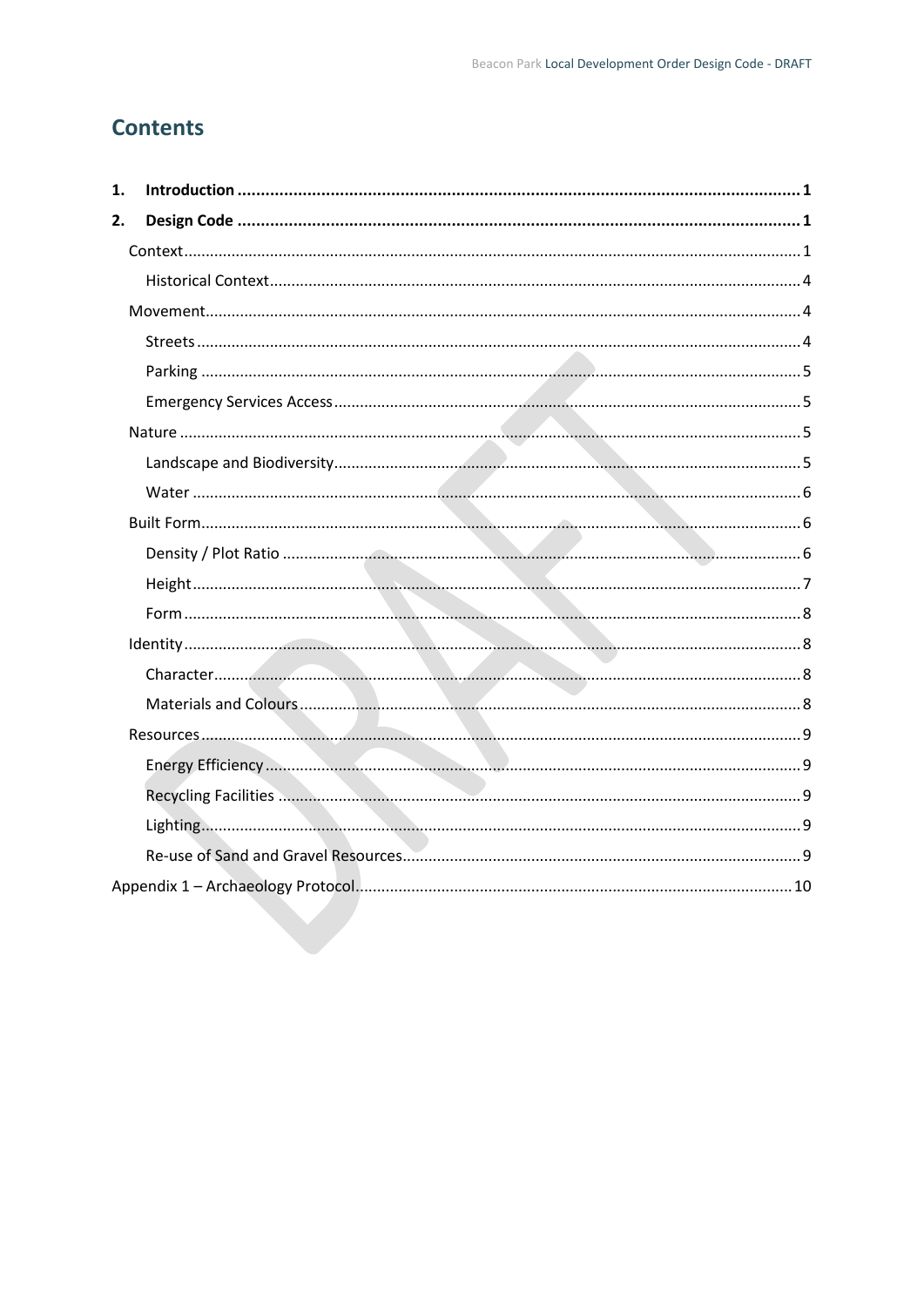## <span id="page-2-0"></span>**1. Introduction**

- 1.1 This draft Design Code complements the draft Beacon Park Local Development Order which will grant permission for the following classes of development:
	- Class 1: Site Investigation
	- Class 2: Development of buildings for office, research and development and light industrial uses.
	- Class 3: Electronic Communications.
- 1.2 Planning permission granted by the order under classes 1,2 and 3 above is subject to compliance with this Design Code.
- 1.3 The Design Code has been prepared to allow for flexibility. Its purpose is to establish clear design instruction and guidance. It does not fix the 'design' of development but rather presents parameters within which development must be delivered. The Design Code proposes the form and layout of the development that is acceptable but does not fix architectural style or detailing.
- 1.4 The Design Code contains indicative images providing examples of development form and landscaping considered relevant and appropriate for Beacon Park.
- 1.5 This Design Code retains the parameters and guidance from the Design Code which complemented the 2012 Local Development Order. However, this Design Code has been restructured to follow the relevant headings from the Government's National Model Design Code.
- 1.6 The Council would encourage developers to discuss their emerging proposals for plots within Beacon Park prior to progressing with development.

## <span id="page-2-2"></span><span id="page-2-1"></span>**2. Design Code**

## **Context**

- 2.1 The site is located to the south west of Gorleston-on-Sea on Norfolk's east coast. Gorleston-on-Sea is a suburb of Great Yarmouth, an internationally renowned centre for the offshore energy industry which also has a high-tech electronics sector. Great Yarmouth's 24-hour port handles a range of cargoes, offering an effective gateway to Northern Europe.
- 2.2 Beacon Park lies adjacent to the A47 corridor between Great Yarmouth and Lowestoft, which provides excellent access to both of these settlements. Great Yarmouth railway station, which is located 10 km north of the site, provides links to Norwich and, thereby onto London. Lowestoft railway station 11 km to the south provides services to Norwich, Ipswich and beyond. Norwich International Airport, is located 42 km to the north west.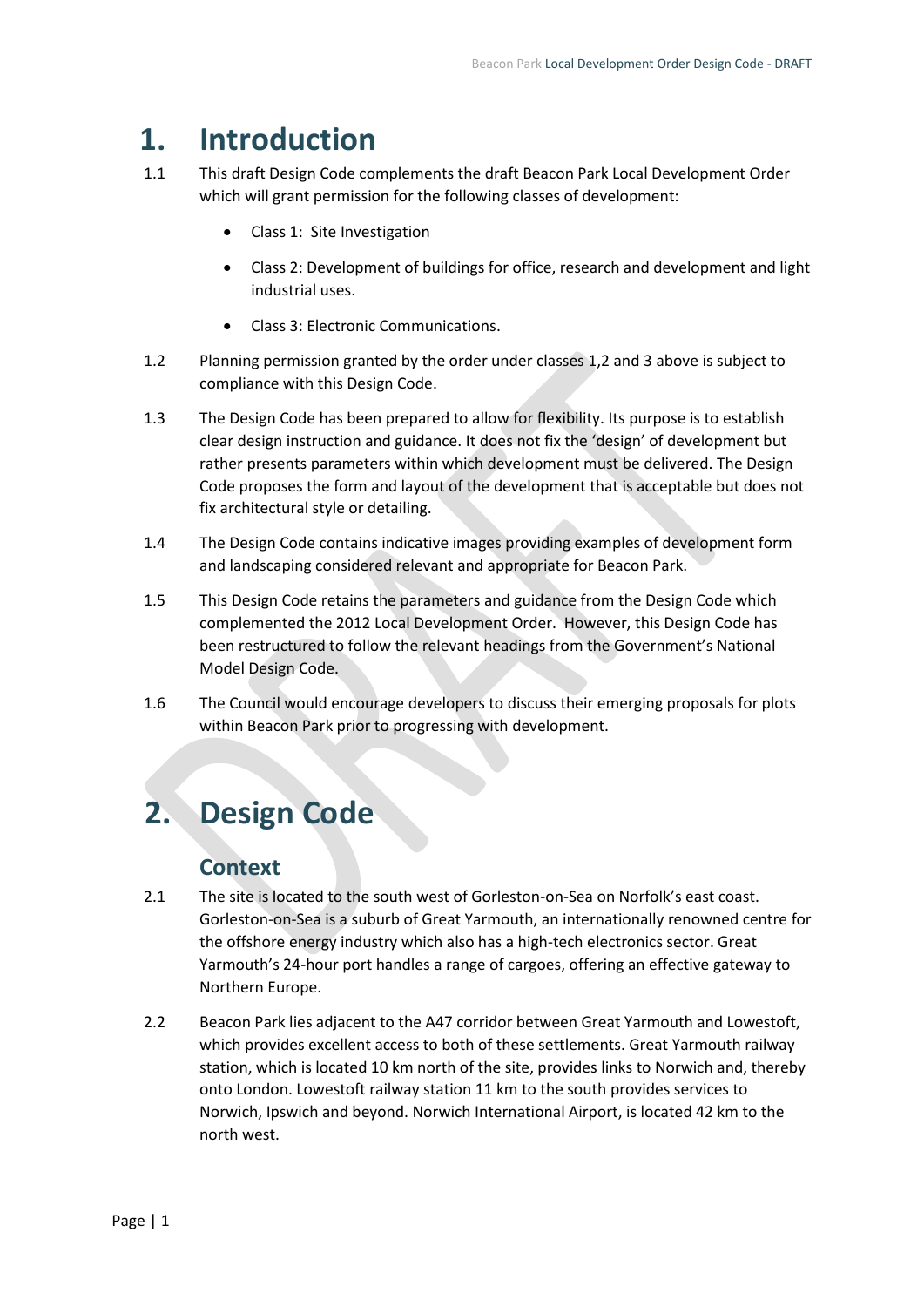- 2.3 Beacon Park includes residential development and a range of community facilities including a hotel, public house and restaurant. The site is adjacent to existing commercial development and the James Paget Hospital. A new District Centre comprising a convenience store, and other services and facilities is planned immediately to the north-east of the site. A full range of shops and services can be found in the town centres of Gorleston, Great Yarmouth and Lowestoft.
- 2.4 The majority of the site is now developed following the success of the 2012 LDO. The development to date has been well-designed set within high quality landscaping.
- 2.5 The development is typically low-rise and low density business park character with the buildings and landscaping working together to create an un-intrusive and verdant character.
- 2.6 The site benefits from good utility provision. It is served by an 11kVA electricity supply network suitable for all uses and the primary distribution was completed with the construction of the first phase of primary infrastructure. The site also benefits from water and gas connections. Telecommunication ducting has also been installed.
- 2.7 Figure 1 shows a masterplan of the site with the undeveloped plots and plots with undeveloped land identified.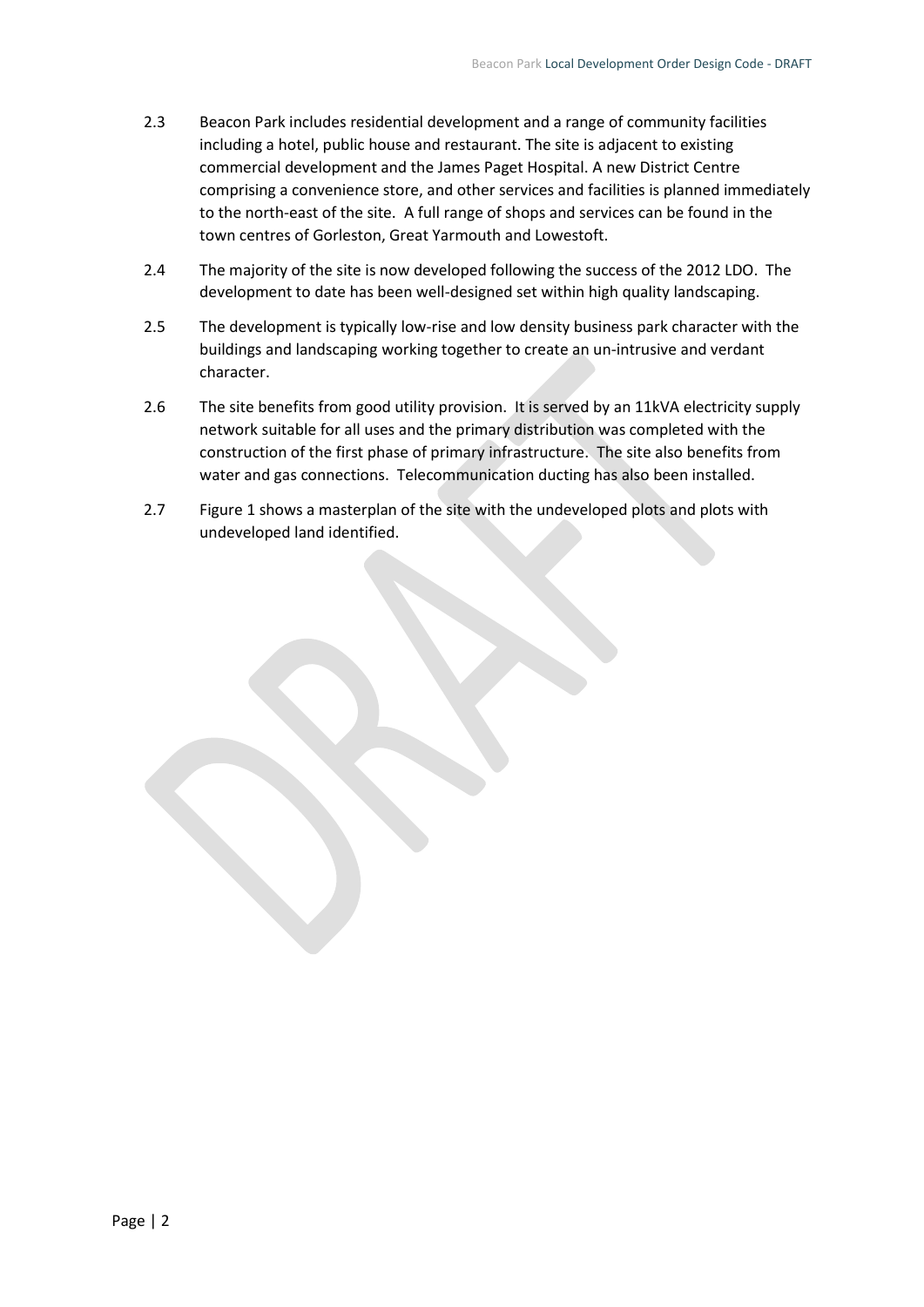

**Figure 1 - Masterplan**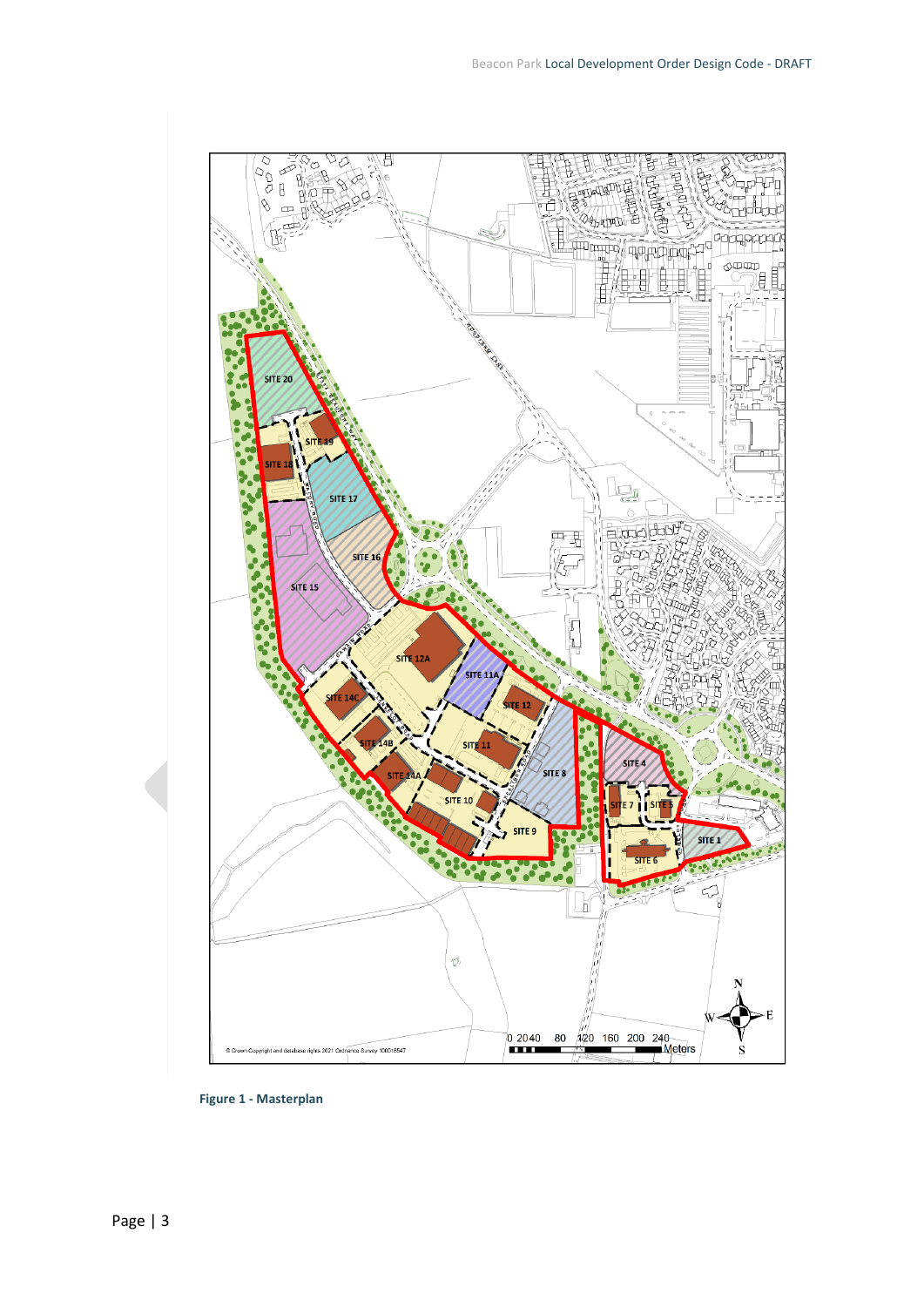#### **Historical Context**

- <span id="page-5-0"></span>2.8 Beacon Park lies within an extensive area of cropmark evidence of field systems and enclosures of Iron Age to Roman and later. Previous archaeological investigations of the site have identified evidence of prehistoric artefact scatters and pits as well as undated archaeological features relating to the cropmarks. The extent of the cropmark evidence indicates that there is a high potential that important archaeological remains will be present across the whole of the Local Development Order area.
- 2.9 Further trial trenching is required to recover as much information as possible and determine the presence/absence, date, extent, state of preservation and significance of any archaeological layers or subsoil archaeological features. This evaluation may indicate the need for a further phase of Archaeological Excavation or Monitoring during the development phase if features of importance are found and these cannot be preserved in situ.
- <span id="page-5-1"></span>2.10 Development proposals under the LDO should follow the Archaeology protocol found in Appendix 1.

## **Movement**

#### **Streets**

- <span id="page-5-2"></span>2.11 The access and servicing streets for the site are already in place. All undeveloped plots also have access spurs. The existing street network provides a permeable and legible network for all forms of transport. Any new streets through undeveloped plots should be constructed to the standards contained within Norfolk County Council's "Safe Sustainable Development<sup>"1</sup> or any superseding guidance issued by Norfolk County Council. The road system will not be suitable for adoption unless it complies with these standards. The maintenance of the internal road network will remain the responsibility of the developer if it is not adopted.
- 2.12 The north end of Mallory Road has no connection to Beaufort Way for pedestrians and cyclists creating longer journeys for those who wish to travel to the north/west to the nearby residential areas. Therefore, the development of Site 20 should include a pedestrian/cycle link to Beaufort Way and the woodland walk to the north of the site.
- 2.13 Where appropriate, footways should include areas for landscaping and boundary demarcation by hedging and should be routed on the most obvious routes for 'travel' around the Park to avoid damage to landscaping and planting.
- 2.14 In order to ensure a satisfactory and safe access and egress from the highway, developments should (as a minimum) be completed in accordance with the standards for sight lines set out the publication "Safe Sustainable Development" or any superseding guidance issued by Norfolk County Council.
- 2.15 In order to ensure satisfactory and safe turning facilities, developments should be completed in accordance with the standards set out in FTA publication "Designing for Deliveries"<sup>2</sup>

<sup>&</sup>lt;sup>1</sup> See: [https://www.norfolk.gov.uk/rubbish-recycling-and-planning/planning-applications/highway-guidance](https://www.norfolk.gov.uk/rubbish-recycling-and-planning/planning-applications/highway-guidance-for-development/publications)[for-development/publications](https://www.norfolk.gov.uk/rubbish-recycling-and-planning/planning-applications/highway-guidance-for-development/publications)

<sup>&</sup>lt;sup>2</sup> See:<https://logistics.org.uk/>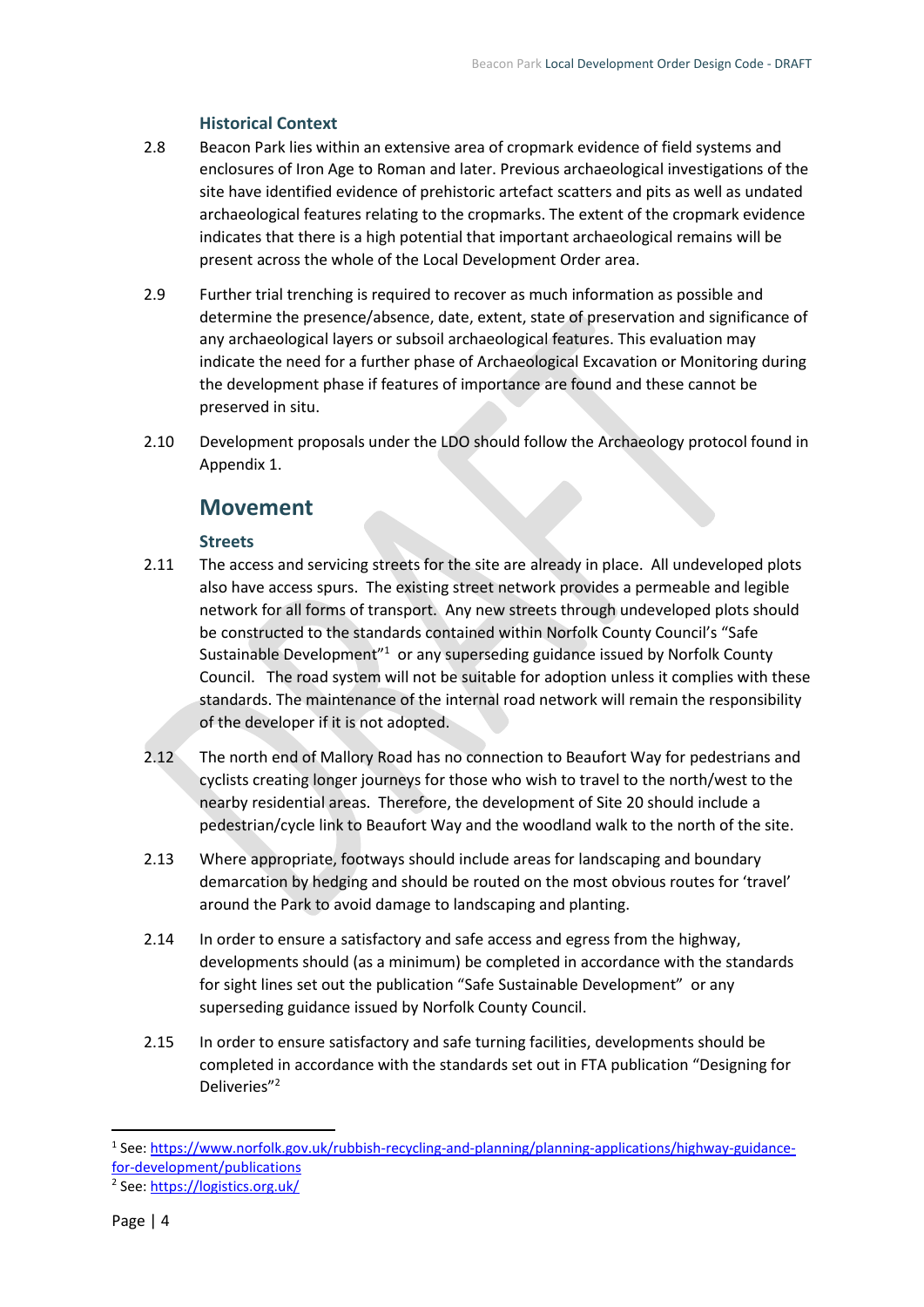#### **Parking**

#### *Car Parking*

- <span id="page-6-0"></span>2.16 Car parking is to be provided within each plot. Parking must be designed so that it does not dominate views from the Beacon Park spine road. Areas of surface car parking should be divided up with tree and shrub planting. Car parking spaces shall be clearly marked on the surface of a designated parking area and shall be kept free of other obstructions that might prevent the use of the area for parking.
- 2.17 A maximum of 1 car parking space per 30sqm of gross external floorspace under Class 2 of the Local Development Order should be provided. 5% of these spaces should be suitable for disabled users. 1 space per 20 car parking spaces should be suitable for motorcycle parking with a minimum of 1 space.
- 2.18 Developers are encouraged to provide electrical car charging points.
- 2.19 In exceptional circumstances where a particular occupier requires parking spaces above the standard specified and this cannot be reduced by the use of effective workplace travel planning policies, then developers are at liberty to provide additional spaces, but will be required to provide a cogent supporting submission in support of this deviation when submitting the self-certification form contained in Appendix 1 of the Local Development Order. The Council will then confirm whether the evidence is sufficient to meet this element of the Design Code and therefore accord with the condition of the Local Development Order.

#### *Cycle Parking*

- 2.20 Development under class 2 of the Local Development Order should provide 1 cycle parking space per 50sqm of gross external floorspace.
- 2.21 Developers are encouraged to provide covered shelters for cycle parking where it is practicable to do so. The 'Sheffield' type cycle stand is a recognised good standard design.

#### **Emergency Services Access**

<span id="page-6-1"></span>2.22 There will be a need to ensure that in the event of accident or fire, free access is available for emergency vehicles to all areas where business activities are carried out. The design of the development should ensure that access to buildings and storage areas are kept clear of landscaping, parking spaces or other features that could prevent or hinder access by emergency service vehicles.

## **Nature**

#### **Landscape and Biodiversity**

<span id="page-6-3"></span><span id="page-6-2"></span>2.23 Development at Beacon Park to date has been well landscaped and laid out with high quality open amenity areas. Additional amenity areas should be provided throughout the site in association with new development. The layout design for each plot should include amenity open space around buildings and operational areas, comprising a mix of native plant species, to create a pleasant working environment through varied texture, colour and form.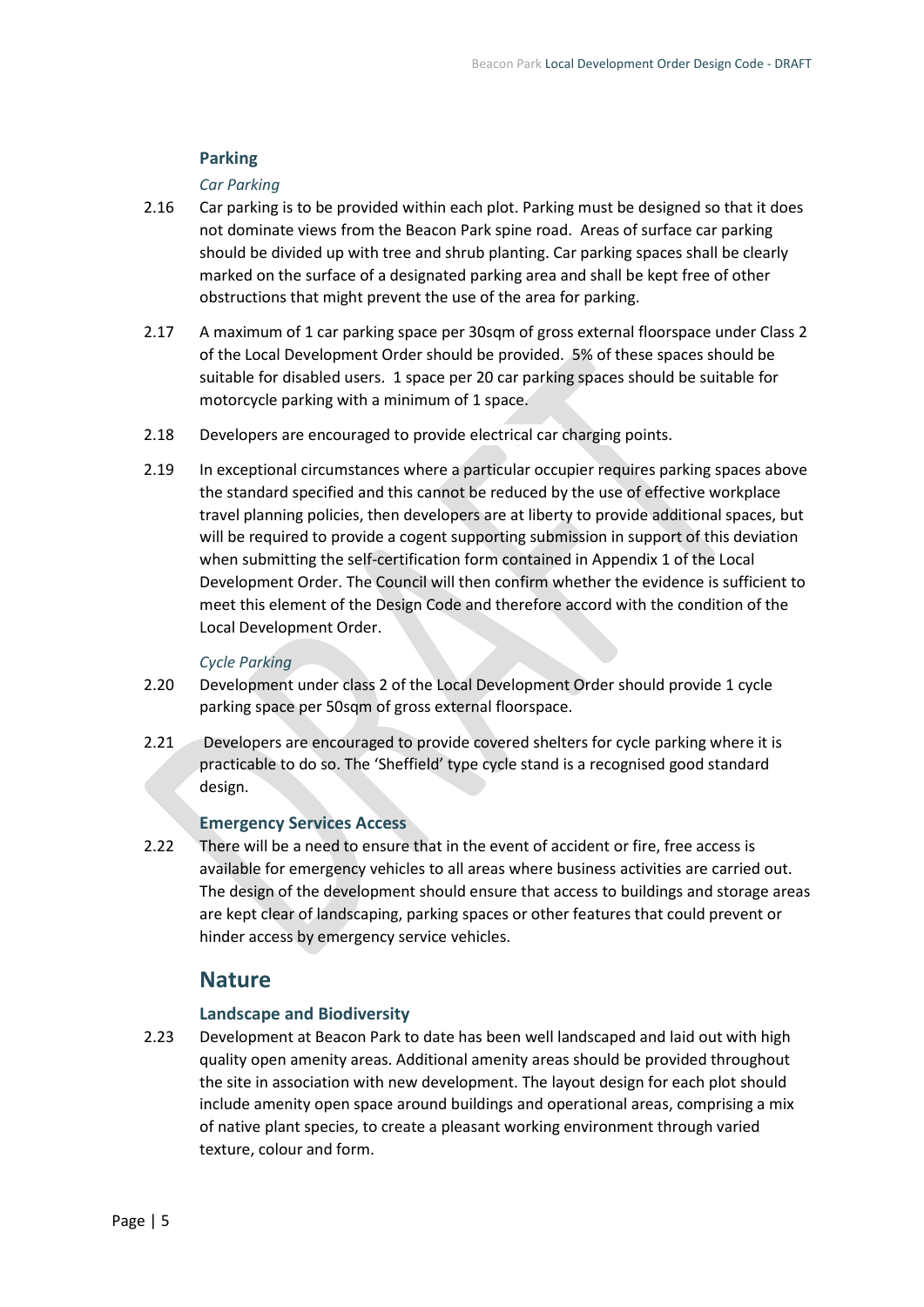- 2.24 The high quality landscape design required should use both formal and informal native planting with less formal clump planting of mixed age to provide some 'instant' effect to define spaces around each development plot and an overall coherent green structure. High density ground cover planting is to be provided, to encourage a closed canopy as quickly as possible, reducing the need for long-term maintenance.
- 2.25 Buildings should be designed to provide nesting and roosting opportunities for birds and bats.

#### **Water**

#### *Surface Water*

- <span id="page-7-0"></span>2.26 Sustainable Drainage Systems (SuDS) is to be implemented across the site with the objective of ensuring that flood mitigation is dealt with on site and avoid artificially altering the hydrological cycle.
- 2.27 Surface water run-off from individual plots should be restricted to the current greenfield run-off rates to ensure that there is no increased flood risk as a result of the development.
- 2.28 Note that Beacon Park is situated on a Principal Aquifer which is particularly sensitive to pollution. Deep soakaways for surface water are not permitted.
- 2.29 The Environment Agency provides guidance on pollution prevention which can be read here: <https://www.gov.uk/guidance/pollution-prevention-for-businesses>

#### *Foul Water Drainage*

2.30 The construction of the primary infrastructure in Beacon Park in 2000 included a connection to the nearest main sewer and provides capacity for all of the development on the Local Development Order. Some sections will need to be served by gravity networks to combined pumping stations linking to the primary network.

#### *Water Conservation*

2.31 In order to minimise the environmental impact of water demand, water efficiency should be designed into the development from the outset. For example, consideration should be given to rainwater harvesting and low water use fittings should be designed into the units.

## **Built Form**

#### **Density / Plot Ratio**

<span id="page-7-2"></span><span id="page-7-1"></span>2.32 The table below sets out the plot ratios in terms of building footprint to site area for each site within the Local Development Order as shown in Figure 1.

#### **Table 1- Plot Ratio**

| <b>Site</b> | <b>Plot size</b> | <b>Target Building footprint</b> |
|-------------|------------------|----------------------------------|
|             | (hectares)       |                                  |
|             | 0.42             | 20-25%                           |
|             | 0.63             | 20-25%                           |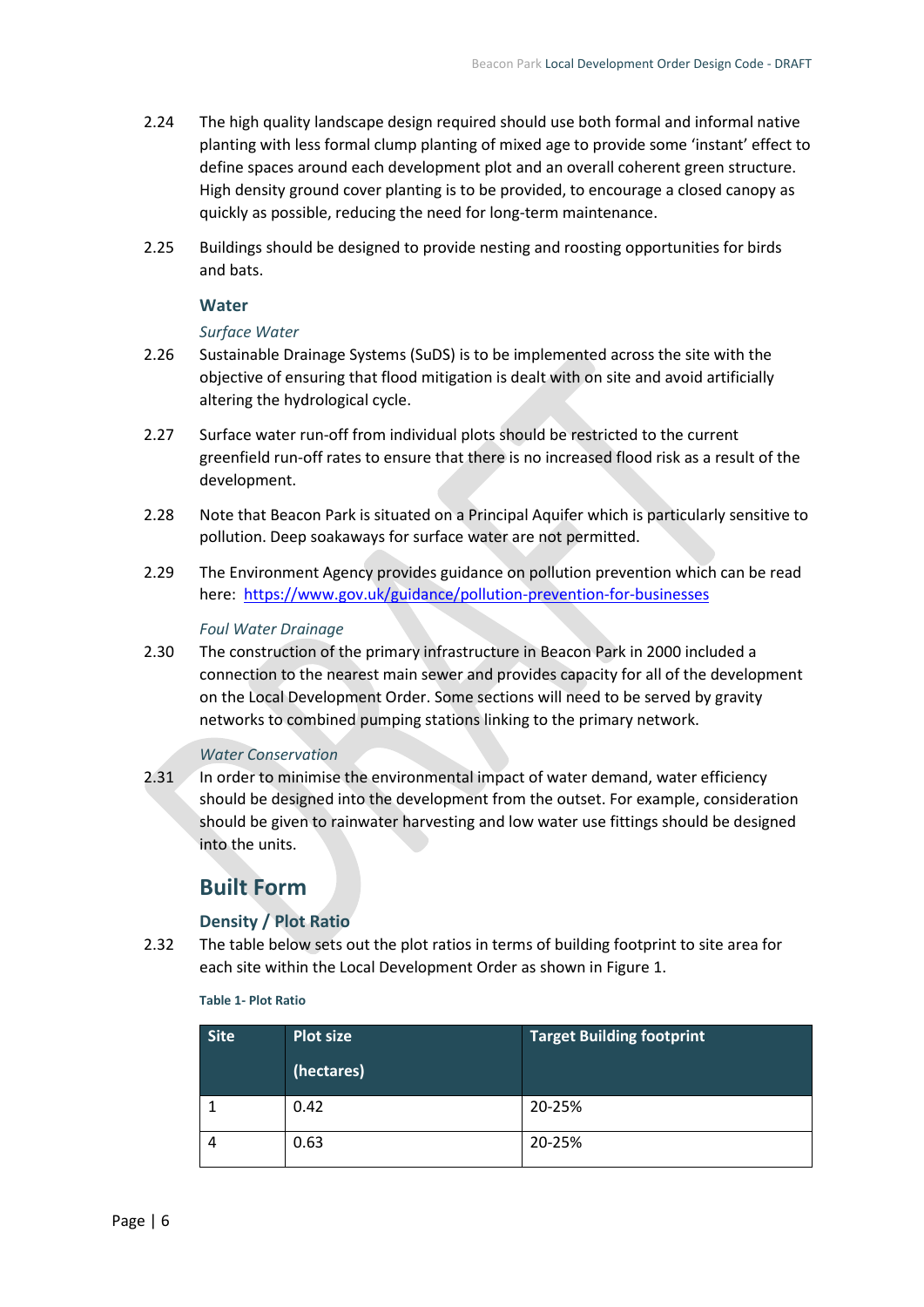| <b>Site</b> | <b>Plot size</b> | <b>Target Building footprint</b> |
|-------------|------------------|----------------------------------|
|             | (hectares)       |                                  |
| 8           | 1.14             | 20%                              |
| 9           | 0.7              | 20-25%                           |
| $10\,$      | 1.37             | 40%                              |
| 11          | 1.56             | 40%                              |
| 12a         | 2.10             | 40-50%                           |
| 14          | 1,98             | 40-50%                           |
| 15          | 1.93             | 40-50%                           |
| 16          | 0.89             | 40-50%                           |
| 17          | 1.08             | 40-50%                           |
| 18          | 1.11             | 40-50%                           |
| 19          | 0.45             | 40-50%                           |
| 20          | 0.94             | 40-50%                           |

### **Height**

<span id="page-8-0"></span>2.33 Minimum and maximum heights for buildings constructed under Class 2 are set out in the table below.

| <b>Site</b>    | <b>Storey range</b> | <b>Max height</b><br>metres | <b>Minimum Height metres</b> |
|----------------|---------------------|-----------------------------|------------------------------|
| $\mathbf{1}$   | $1 - 3$             | 12m                         | 8m                           |
| $\overline{4}$ | $1 - 3$             | 12m                         | 8m                           |
| 8              | $\overline{2}$      | 10 <sub>m</sub>             | 8m                           |
| 9              | $1-3$               | 12m                         | 8m                           |
| 10             | $\overline{2}$      | 9m                          | 8m                           |
| 11             | $\overline{2}$      | 10 <sub>m</sub>             | 8m                           |
| 12a            | $1 - 3$             | 12m                         | 8m                           |
| 14             | $1 - 3$             | 12m                         | 8m                           |
| 15             | $1 - 3$             | 12m                         | 8m                           |
| 16             | $1 - 3$             | 12m                         | 8m                           |

**Table 2 - Building Heights**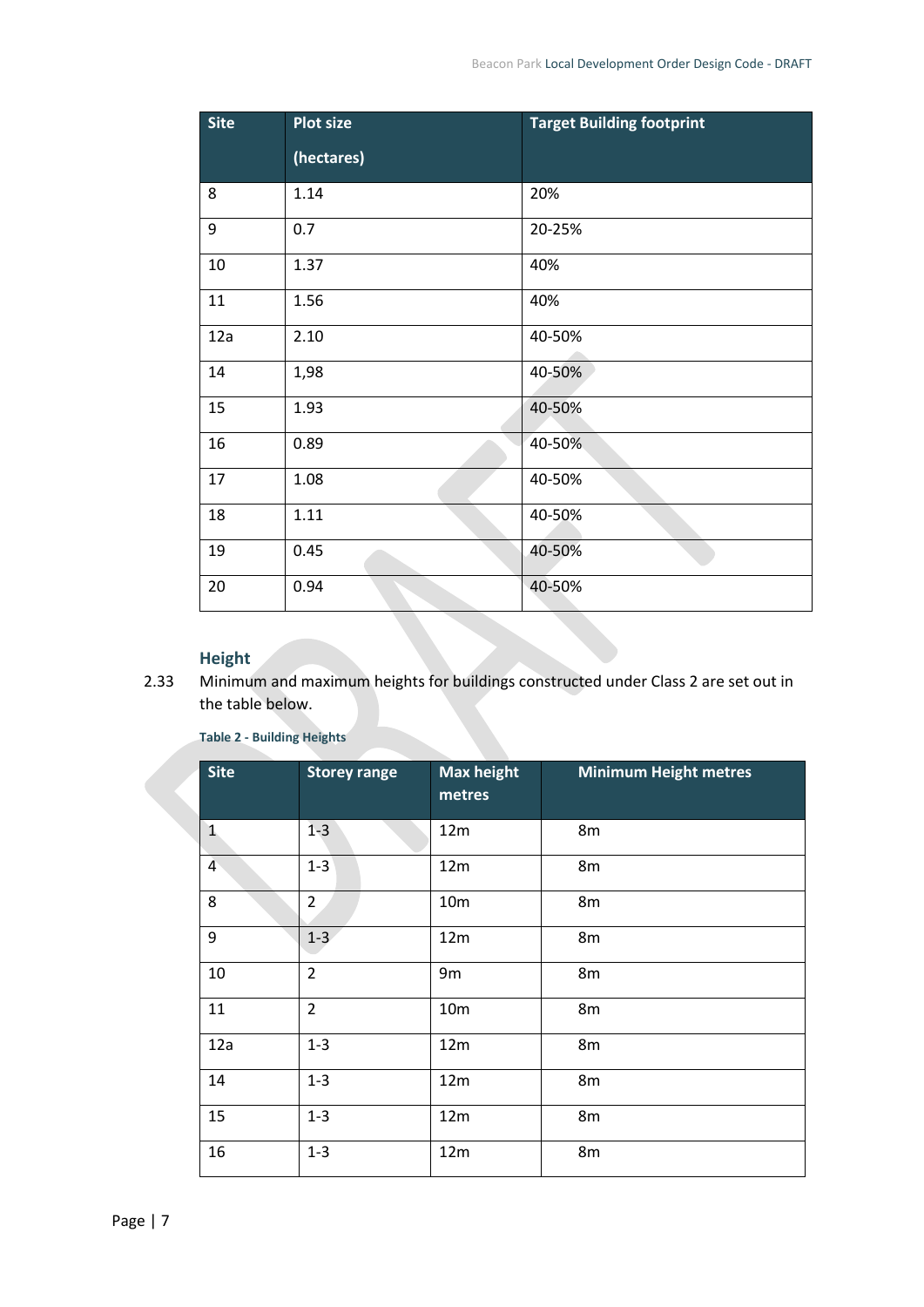| <b>Site</b> | <b>Storey range</b> | <b>Max height</b><br>metres | Minimum Height metres |
|-------------|---------------------|-----------------------------|-----------------------|
| 17          | $1 - 3$             | 12 <sub>m</sub>             | 8m                    |
| 18          | $1 - 3$             | 12 <sub>m</sub>             | 8m                    |
| 19          | $1 - 3$             | 12m                         | 8m                    |
| 20          | $1 - 3$             | 12 <sub>m</sub>             | 8m                    |

#### **Form**

- <span id="page-9-0"></span>2.34 The form of any new development must be designed and planned to ensure that it responds to the existing character of Beacon Park. The character of the workplace environment is to comprise a modern business campus-style layout.
- 2.35 The layout and design of buildings should allow for maximum natural surveillance and should have regard to Secured by Design - [https://www.securedbydesign.com/.](https://www.securedbydesign.com/) The development should maintain good visibility throughout the site by judicious layout design and use of external lighting. Appropriate internal landscaping and means of enclosure should be included to deter potential intruders, however, to maintain the open aspect of the site and the high quality environment, the use of security fencing will be kept to a minimum and only when alternatives such as hedging and landscaping will prove ineffective. Developers are advised to contact the Norfolk Constabulary Architectural Liaison Officer for detailed guidance on security measures.
- 2.36 Enclosed refuse areas and air conditioning compounds should where possible, be integrated within the building envelope, or screened by areas of landscaping.
- 2.37 Where adjacent sites are being developed concurrently, developers should seek to understand each other's proposals and make efforts to achieve designs that do not have unacceptable impacts.

## **Identity**

#### **Character**

<span id="page-9-2"></span><span id="page-9-1"></span>2.38 The design of all buildings should be of high quality. A variety of styles will be expected with both traditional and modern approaches where appropriate. Buildings should be designed and orientated so that the entrance, parking and loading areas are clear to the visitor. Efficient signage will be important in this respect.

#### **Materials and Colours**

- <span id="page-9-3"></span>2.39 Office buildings are to be constructed of either traditional cavity brickwork with pitched roofs, or steel framed with contemporary composite metal clad panels, with feature panels and architectural glazing. Industrial buildings are to be of steel frame construction with contemporary composite metal clad panels, with feature panels and architectural glazing.
- 2.40 Generally, more subdued and non-reflective finishes will reduce the overall impact of a building. Colour contrast and highly reflective materials may be used to highlight key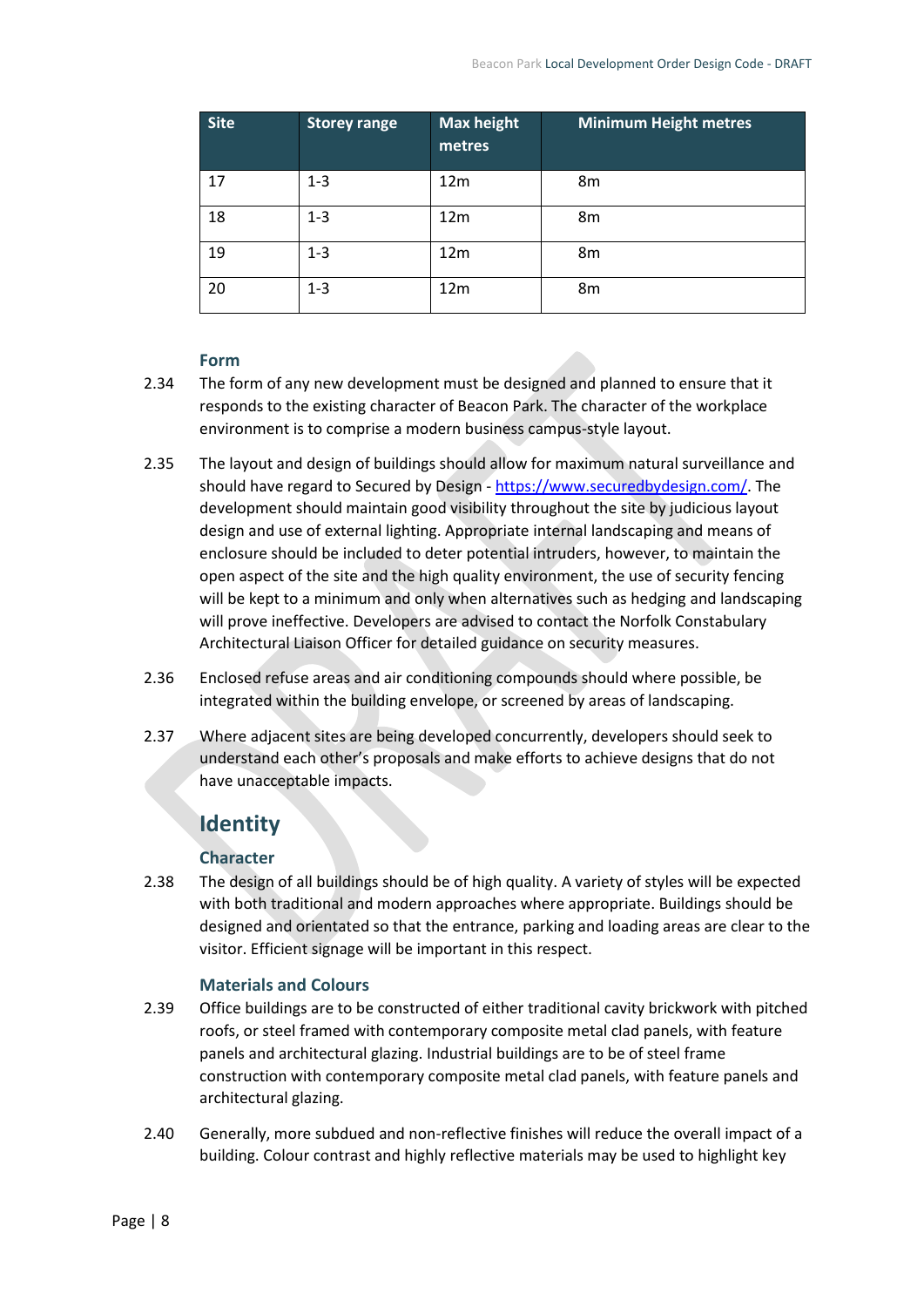features such as entrances, windows and structure, but should generally be avoided over large areas of buildings.

<span id="page-10-0"></span>2.41 These principles should be carried through into the design of ancillary structures.

### **Resources**

#### **Energy Efficiency**

<span id="page-10-1"></span>2.42 Buildings should be designed to include sustainability principles such as maintaining air quality, energy efficiency, orientation to make maximum use of daylight and sunlight, and should be robust in design in order to be able to adapt to changing needs.

#### **Recycling Facilities**

<span id="page-10-2"></span>2.43 In all development, refuse and materials recycling collection facilities must be protected from the weather and designed as an integral part of the built form of the development proposals.

#### **Lighting**

- <span id="page-10-3"></span>2.44 Each plot must be provided with an adequate level of illumination in line with safety and security of all areas, at the same time as being used creatively for focal points and features. Lighting should be low level directed downwards to avoid contributing to night sky pollution.
- 2.45 Lighting design should keep glare to a minimum by ensuring that the main beam angle of all lights directed towards any potential observer is not more than 70o. Higher mounting heights allow lower main beam angles, which can assist in reducing glare. Some activities may require the deliberate and careful use of upward light - to which these limits cannot apply. However, care should always be taken to minimise any light trespass by the proper application of suitably directional luminaires and light controlling attachments

#### **Re-use of Sand and Gravel Resources**

<span id="page-10-4"></span>2.46 There are potentially opportunities for the sand and gravel from onsite resources to be used in the construction phases of development. For example if sand and gravel is extracted to form part of sustainable drainage systems, and/or renewable energy schemes it could be used in construction where practicable. This will improve the sustainability of the project by reducing the need to extract sand and gravel from other locations.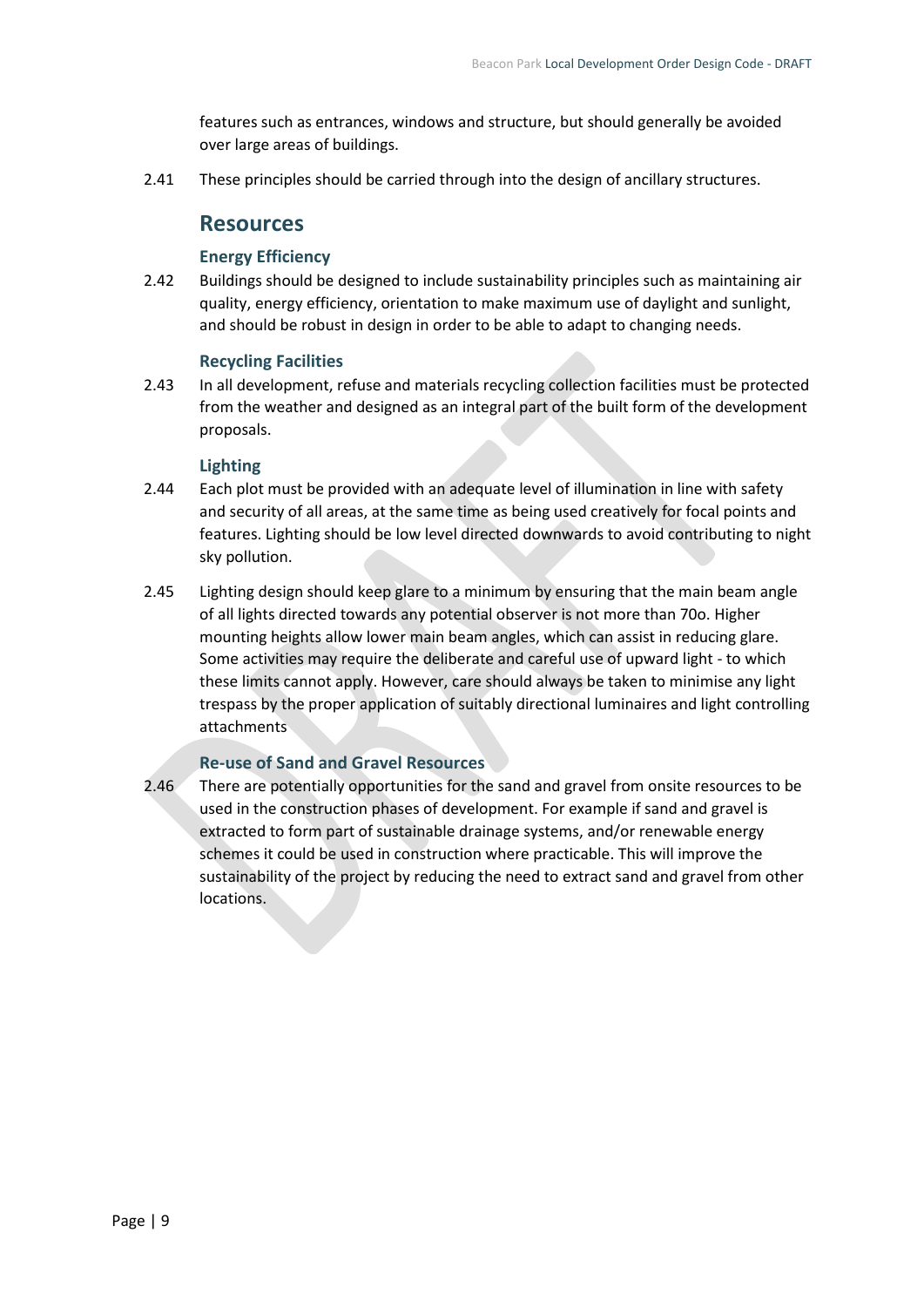## <span id="page-11-0"></span>**Appendix 1 – Archaeology Protocol**

The Protocol anticipates discoveries being made by Project Staff, who report to a Site Champion on their site (usually the senior person on site), who then reports to a person (the Nominated Contact) who has been nominated by the developer to co-ordinate implementation of the Protocol. The developer may have appointed a Retained Archaeologist to provide archaeological advice and/or services to the development. In this case the Retained Archaeologist would be an appropriate person to take the role of the Nominated Contact. The Nominated Contact will in turn inform the Norfolk County Council Historic Environment Service [heritage@norfolk.gov.uk](mailto:heritage@norfolk.gov.uk) (01362 869275).

It is recognised that, for the Protocol to be effective, participants (such as Site Champions or project staff) may require appropriate training. The Norfolk County Council Historic Environment Service would be pleased to speak to developers about facilitating such training.

Where items of archaeological interest are recovered, Project Staff (under direction of the Site Champion) will:

- Handle all material with care.
- Any rust, sediment, concretion or marine growth should not be removed and 'groups' of items or sediments should not be separated.
- If possible photograph the item in the condition in which it was recovered.
- Record the position at which the artefact/sediments were recovered.
- Provide a unique reference number for each artefact, which is to be included on all recording and storage mediums.
- If the find is from a waterlogged or underwater environment, then Project Staff (under direction of the Site Champion) will arrange for the find to be immersed in seawater in a suitable clean container, which should be covered. It should be noted that 'time is of the essence' in terms of the recovery of waterlogged archaeological material. If waterlogged organic items are allowed to dry out this can cause irreparable damage. Care in handling items is paramount.

Where it is possible to identify the position from which the discovery originated, the Site Champion will arrange for a Temporary Exclusion Zone (TEZ) in which construction activities will cease temporarily (in the vicinity of the location), or move to an alternate location, until the advice of the County Council Historic Environment Service has been obtained.

The Nominated Contact should inform other teams engaged in potentially damaging activities in the same area, to ensure that they are aware of the position of the discovery so that further possible damage to the historic environment can be avoided.

The initial response of the Historic Environment Service will include an assessment of archaeological potential and a decision on the continuation or removal of the Temporary Exclusion Zone (TEZ).